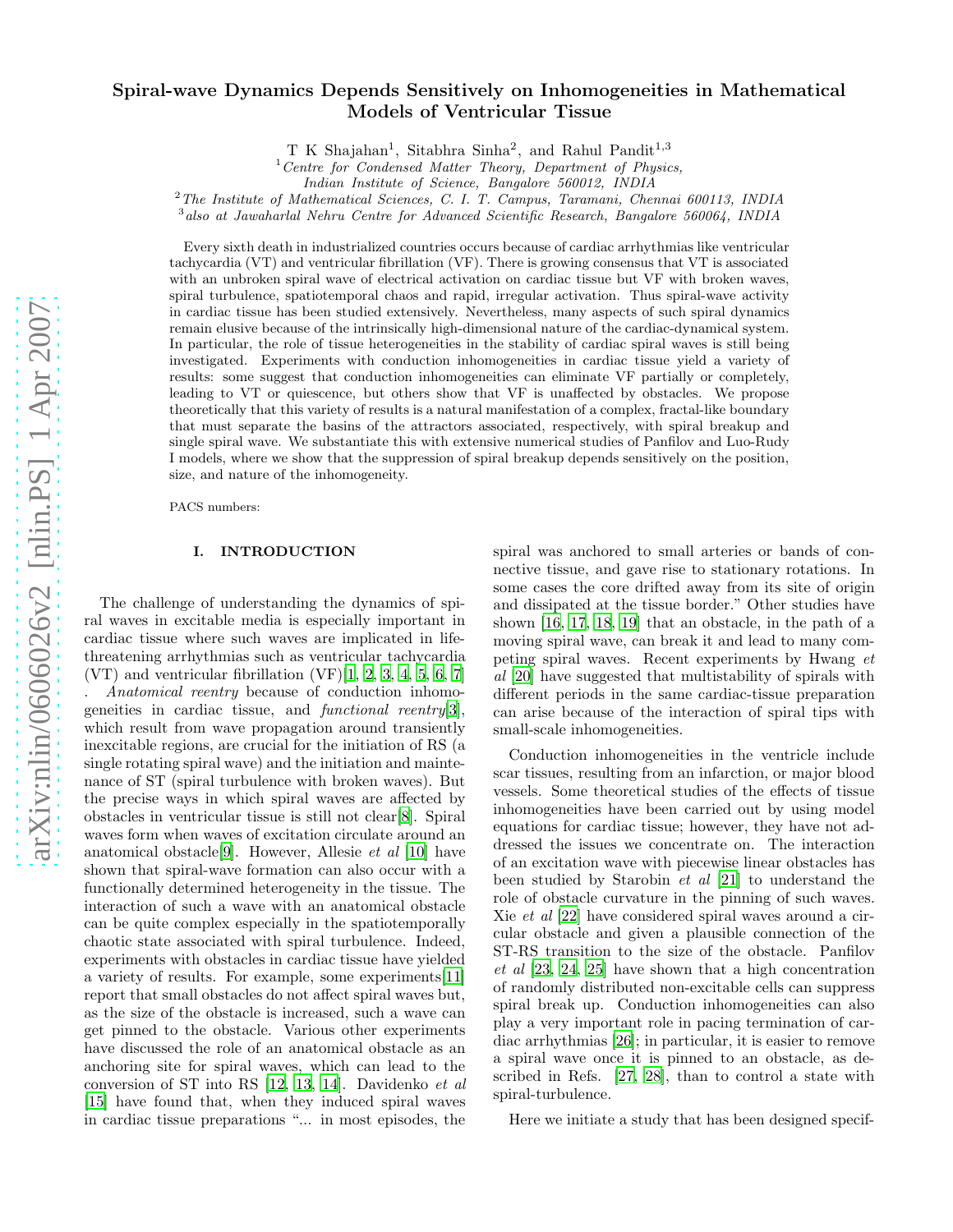ically to systematize the effects of conduction inhomogeneities in mathematical models for cardiac arrhythmias. Our work shows clearly that ST can be suppressed or not suppressed by obstacles of different sizes depending on where they are placed. As we argue below, this sensitive dependence on the sizes and positions of obstacles must be a manifestation of a complex, fractal-like boundary [\[29](#page-8-28), [30\]](#page-8-29) between the domains of attraction of ST and RS. We also show that inhomogeneities in parameters, which govern ratios of time scales, lead to similar results. The models and numerical methods used by us is described in section II. Section III contains results; and we end with a discussion in Section IV.

## II. MODELS AND NUMERICAL METHODS

We use the Panfilov [\[31,](#page-8-30) [32\]](#page-9-0) and Luo-Rudy I [\[35,](#page-9-1) [36](#page-9-2)] models for cardiac tissue in our studies; the former is well suited for extensive numerical studies because of its relative simplicity; the latter, being realistic, allows us to check that the results we obtain are qualitatively correct and not artifacts of the Panfilov model.

The Panfilov model [\[31,](#page-8-30) [32](#page-9-0)] consists of two coupled equations, one a partial differential equation (PDE) and the other an ordinary differential equation (ODE), that specify the spatiotemporal evolution of the scaled transmembrane potential  $V$  (denoted by  $e$  in Refs. [\[31,](#page-8-30) [32\]](#page-9-0)) and the recovery variable  $g$ , into which this model lumps all the effects of the different ion channels:

$$
\frac{\partial V}{\partial t} = \nabla^2 V - f(V) - g; \n\frac{\partial g}{\partial t} = \epsilon(V, g)(kV - g).
$$
\n(1)

The initiation of action potential is encoded in  $f(V)$ , which is piecewise linear:  $f(V) = C_1 V$ , for  $V < e_1$ ,  $f(V) = -C_2V + a$ , for  $e_1 \leq V \leq e_2$ , and  $f(V) =$  $C_3(V-1)$ , for  $V > e_2$ . The physically appropriate param-eters given in Refs. [\[31,](#page-8-30) [32](#page-9-0)] are  $e_1 = 0.0026, e_2 = 0.837,$  $C_1 = 20, C_2 = 3, C_3 = 15, a = 0.06 \text{ and } k = 3.$  The function  $\epsilon(V, g)$  determines the dynamics of the recovery variable:  $\epsilon(V, g) = \epsilon_1$  for  $V < e_2$ ,  $\epsilon(V, g) = \epsilon_2$  for  $V > e_2$ , and  $\epsilon(V, g) = \epsilon_3$  for  $V < e_1$  and  $g < g_1$  with  $g_1 = 1.8$ ,  $\epsilon_1 = 0.01, \epsilon_2 = 1.0, \text{ and } \epsilon_3 = 0.3.$  As in Refs. [\[31,](#page-8-30) [32](#page-9-0)], we define dimensioned time  $T$  to be 5 ms times dimensionless time and 1 spatial unit to be 1 mm. The dimensioned value of the conductivity constant D is  $2 \text{ cm}^2/\text{s}$ .

In spite of its simplicity, relative to the Luo-Rudy I (LRI) model described below, the Panfilov model has been shown to capture several essential features of the spatiotemporal evolution of  $V$  in cardiac tissue [\[31,](#page-8-30) [32,](#page-9-0) [33](#page-9-3), [34\]](#page-9-4). As in the LR I model the Panfilov model also contains an absolute and a relative refractory period. The ways in which spiral patterns appear, propagate and break up, and the methods by which they can be controlled are very similar in these models. To make sure that the qualitative features we find are not artifacts of the Panfilov model we show explicitly, in illustrative

cases, that they also occur in the realistic Luo-Rudy I model, which is based on the Hodgkin-Huxley formalism and takes into account the details of 6 ionic currents (e.g.,  $\text{Na}^+$ , K<sup>+</sup>, and  $\text{Ca}^{2+}$ ) and 9 gate variables for the voltage-gated ion channels that regulate the flow of ions across the membrane [\[35](#page-9-1)]. The concentration difference of the ions, inside and outside the cell, induces a potential difference of approximately -84 mV across the cell membrane in the quiescent state. Stimuli, which raise the potential across the cell membrane above -60 mV, change the conductivity of the ion channels and yield an action potential that lasts typically for about 200 ms. Once an action potential is initiated there is a refractory period during which the same stimulus cannot lead to further excitation. Single cells in the Luo-Rudy model are coupled diffusively; thus one must solve a PDE for the transmembrane potential  $V$ ; the time evolution and V dependence of the currents in this PDE are given by 7 coupled ordinary differential equations [\[35,](#page-9-1) [36](#page-9-2)] which we give in the Appendix.

We integrate the Panfilov model PDEs in  $d$  spatial dimensions by using the forward-Euler method in time t, with a time step  $\delta t = 0.022$ , and a finite-difference method in space, with step size  $\delta x = 0.5$  and five-point and seven-point stencils, respectively, for the Laplacian in  $d=2$  and  $d=3$ . Our spatial grids consist of square or simple-cubic lattices with side L mm, i.e.,  $(2L)^d$  grid points; we have used  $L=200$ . Similarly for the LRI model PDEs we use a forward-Euler method for time integration, with  $\delta t = 0.01$  ms, a finite-difference method in space, with  $\delta x = 0.0225$  cm, and a square simulation domain with  $400 \times 400$  grid points, i.e.,  $L=90$  mm. We have checked in representative simulations on somewhat smaller domains that a Crank-Nicholson scheme yields results in agreement with the numerical scheme described above.

For both models we use no-flux (Neumann) boundary conditions on the edges of simulation domain and on the boundaries of obstacles. We introduce conduction inhomogeneities in the medium by setting the diffusion constant D equal to zero in regions with obstacles; in all other parts of the simulation domain  $D$  is a nonzero constant. The dimensioned value of D is  $2 \text{ cm}^2/\text{s}$  for the Panfilov model and between 0.5 cm<sup>2</sup>/s and 1 cm<sup>2</sup>/s for the LRI model; we use  $D=0.5 \text{ cm}^2/\text{s}$  in the LRI simulations we report here . In most of our studies the inhomogeneity is taken to be a square region of side  $l$ , with 10  $mm \leq l \leq 40$  mm; however, we have also carried out illustrative simulations with circular or irregularly shaped inhomogeneities. In our three-dimensional simulations we use an obstacle of height 4 mm and a square base of side 40 mm, i.e., 8 and 80 grid points, respectively (For a detailed understanding of the three-dimensional case we must also consider the effects of rotational anisotropy of muscle fibers in cardiac tissue[\[37\]](#page-9-5), but this lies outside the scope of our study.) We also study inhomogeneities in which  $\epsilon_1$  in model (1) varies over the simulation domain but  $D$  is constant.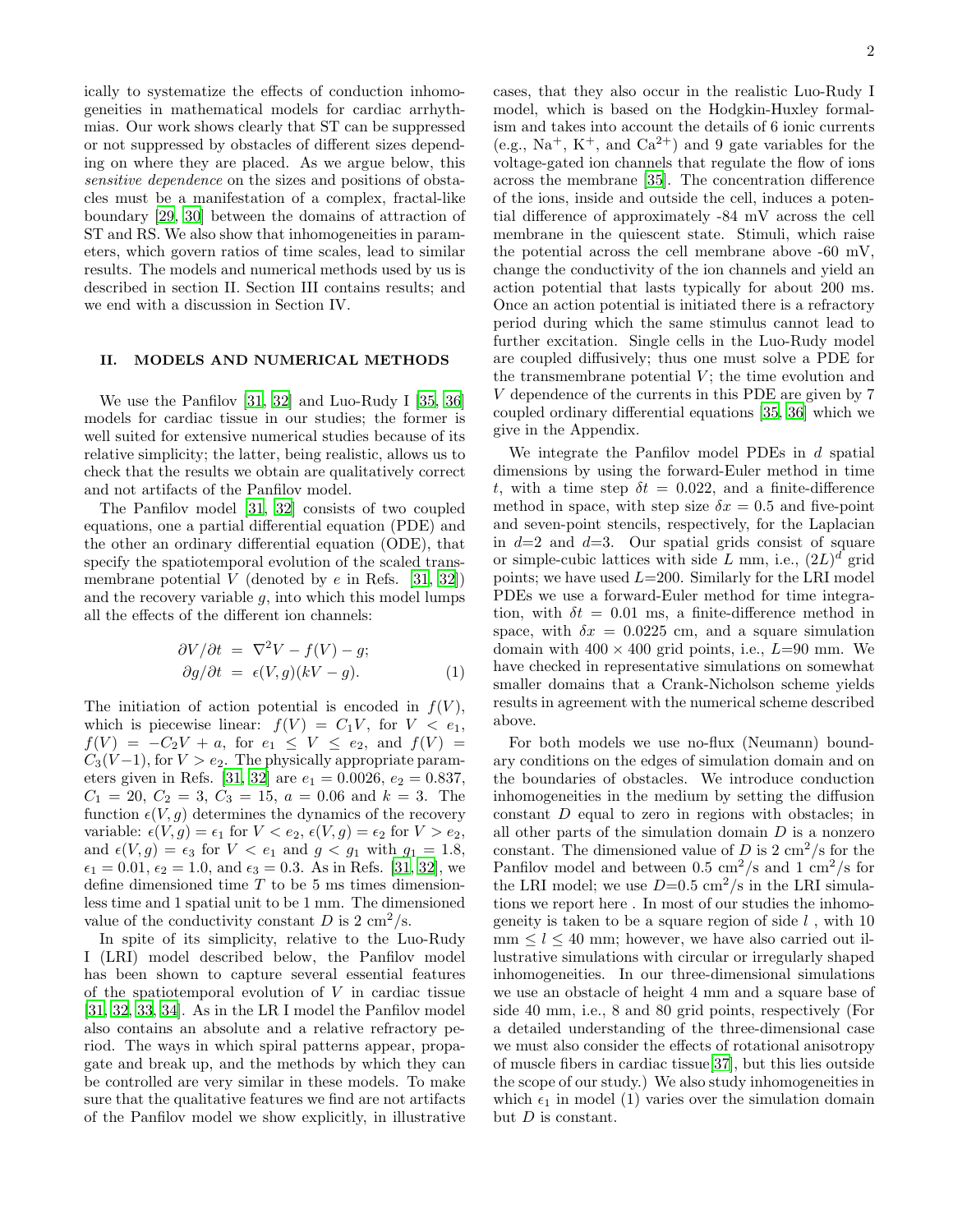

FIG. 1: Panfilov-model spiral turbulence (ST): Transmembrane potentials for two dimension (pseudo-greyscale plots A-F) and three dimension (isosurface plots G and H). Two-dimensions:200 mm  $\times$ 200 mm domain and a 40 mm  $\times$  40 mm square obstacle with left-bottom corner at  $(x, y)$ . (A) no obstacle -ST; (B)  $(x = 160, y = 100)$  ST persists; (c)  $(x = 150, y = 100)$ ST replaced by RS (one rotating anchored spiral); (D)  $(x = 140, y = 100)$  spiral moves away (medium quiescent). Threedimensional analogs of (B) and (C):  $(200 \times 200 \times 4)$  domain; an obstacle of height 4 mm and a square base of side 40 mm at (E)  $(x = 140, y = 120, z = 0)$  and  $(F)$   $(x = 140, y = 110, z = 0)$ .

The initial conditions we use are such that, in the absence of inhomogeneities, they lead to a state that displays spatiotemporal chaos and spiral turbulence. For the Panfilov model we start with a broken-wavefront initial condition: For a system of linear size L at time  $t=0$ we set  $g=2$ , for  $0 \le x \le L$  and  $0 \le y \le \frac{L}{2}$ , and  $g=0$ elsewhere, and  $V = 0$  everywhere except for  $y = \frac{L}{2} + 1$ and  $0 \le x \le \frac{L}{2}$ , where  $V = 0.9$ . From this broken wavefront a spiral wave develops with a core in the centre of the simulation domain and, in the absence of inhomogeneities, evolves to a state with broken spiral waves and turbulence (Fig. 1A). The spirals continue to break up even after 35000 ms for the parameters we use. For the LRI model we start from the initial condition shown in Fig. 2A which develops, without an obstacle, into the spiral-turbulent state shown in Fig. 2B.

In the presence of an obstacle the spiral turbulence (ST) state of Fig. 1A can either remain in the ST state or evolve into a quiescent state (Q) with no spirals or the RS state with one rotating spiral anchored at the obstacle. We explore all these possibilities in the next Section. Before we do so, we give the criteria we use to

decide whether a given state, of the system we consider, is of type ST, RS, or Q. In the Panfilov model, if the spiral wave continue to form and break up even up to 3500 ms, we identify the state as ST (Fig. 1B); if, by contrast, a single spiral wave anchors to the obstacle and rotates around it at least for ten rotations ( $\simeq 3500$  ms for the Panfilov model with a  $40 \times 40$  mm<sup>2</sup> obstacle) we say that an RS state (Fig. 1C) has been achieved (we have seen that, once it anchors, this rotation of the spiral wave continues even after 100 rotation periods); lastly, if the spiral wave moves away from the simulation domain and is absorbed at the boundaries within 3500 ms, we conclude that the state is Q (Fig. 1D).

For the LRI model, if the spiral formation and break up continues upto 2200 ms, we identify the state as ST (Fig. 2C); if the spiral wave gets anchored to the obstacle and completes 4 rotation periods ( $\simeq 2200$  ms for the obstacle we use) we identify the state as RS (Fig. 2D); and we say that the state Q (Figs. 2E and 2F) is achieved if the spiral wave moves away from the simulation domain within 2200 ms.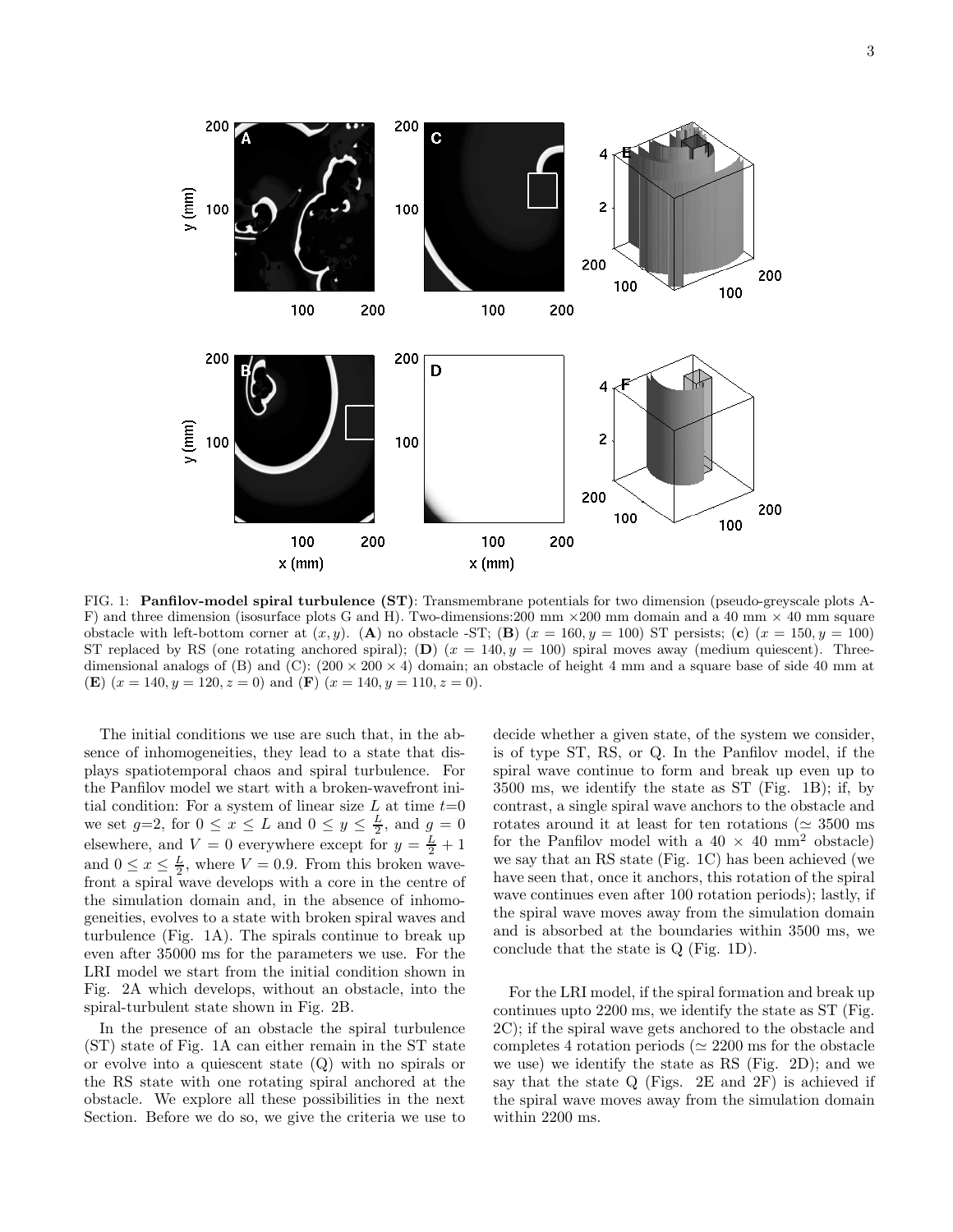4



FIG. 2: Luo-Rudy-Model spiral turbulence: Pseudo-greyscale plots in a  $90 \times 90$  mm<sup>2</sup> illustrating how the initial condition (A) evolves, in the absence of obstacles, to (B) via the generation of spiral waves and their subsequent breakup. In the presence of a square obstacle of side l placed with its bottom-left corner at  $(x, y)$  we obtain the following:  $\mathbb{C}l=18$  mm and  $(x = 58.5$ mm,  $y = 63$  mm) ST persists; (D) $l=22.5$  mm and  $(x = 58.5$  mm,  $y = 63$  mm) RS (one spiral anchored at the obstacle); for  $l=18$  and  $(x = 54 \text{ mm}, y = 63 \text{ mm})$  spirals disappear leaving the medium quiescent (E) at 800 ms and (F) at 1000 ms.

# III. RESULTS

Cardiac tissue can have conduction inhomogeneities at various length scales. Even minute changes in cell or gap-junctional densities might act as conduction inhomogeneities[\[20\]](#page-8-19); these are of the order of microns. Scar tissues or blood vessels can lead to much bigger obstacles; these are in the mm to cm range so they can be studied effectively by using the PDEs mentioned above. Here we focus on such large obstacles. As in the experiments of Ikeda  $et \ al \ [11]$  $et \ al \ [11]$ , we fix the position of the obstacle and study spiral-wave dynamics as a function of the obstacle size. For this we introduce a square obstacle of side l in the two-dimensional  $(d = 2)$  Panfilov model in a square simulation domain with side  $L=200$  mm. We find that, with the bottom-left corner of the obstacle at the point (50 mm, 100 mm) spiral turbulence (ST) persists if  $l \leq (40 - \Delta)$  mm, a quiescent state (Q) with no spirals is obtained if  $l=40$ mm, and a state with a single rotating spiral (RS) anchored at the obstacle is obtained if  $l \geq (40 + \Delta)$  mm. To obtain these results we have varied l from 2 to 80 mm in steps of  $\Delta$  = 1 mm. Hence there is a clear transition from spiral turbulence to stable

spirals, with these two states separated by a state with no spirals.

The final state of the system depends not just on the size of the obstacle but also on how it is placed with respect to the tip of the initial wavefront. In our simulations we find, e.g., that even a small obstacle, placed close to the tip  $l=10$  mm obstacle placed at  $(100 \text{ mm}, 100$ mm)], can prevent the spiral from breaking up, whereas a bigger obstacle, placed far away from the tip  $l= 75$  mm, placed at (125 mm, 50 mm)], does not affect the spiral.

To understand in detail how the position of the obstacle changes the final state, we now present the results of our extensive simulations for the  $d = 2$  Panfilov model in a square domain with side 200 mm, i.e.,  $400 \times 400$  grid points, and with a square obstacle of side  $l=40$  mm. Figure 3A shows our simulation domain divided into small squares of side  $l_p$  mm  $(l_p=10 \text{ mm in Fig. 3A})$ . The color of each small square indicates the final state of the system when the position of the lower-left corner of the obstacle coincides with that of the small square: white, black, and gray indicate, respectively, ST, RS, and Q. In Figs. 3B and 3C we show the rich, fractal-like structure of the interfaces between the ST, RS, and Q regions by zooming in successively on small subdomains encompassing sections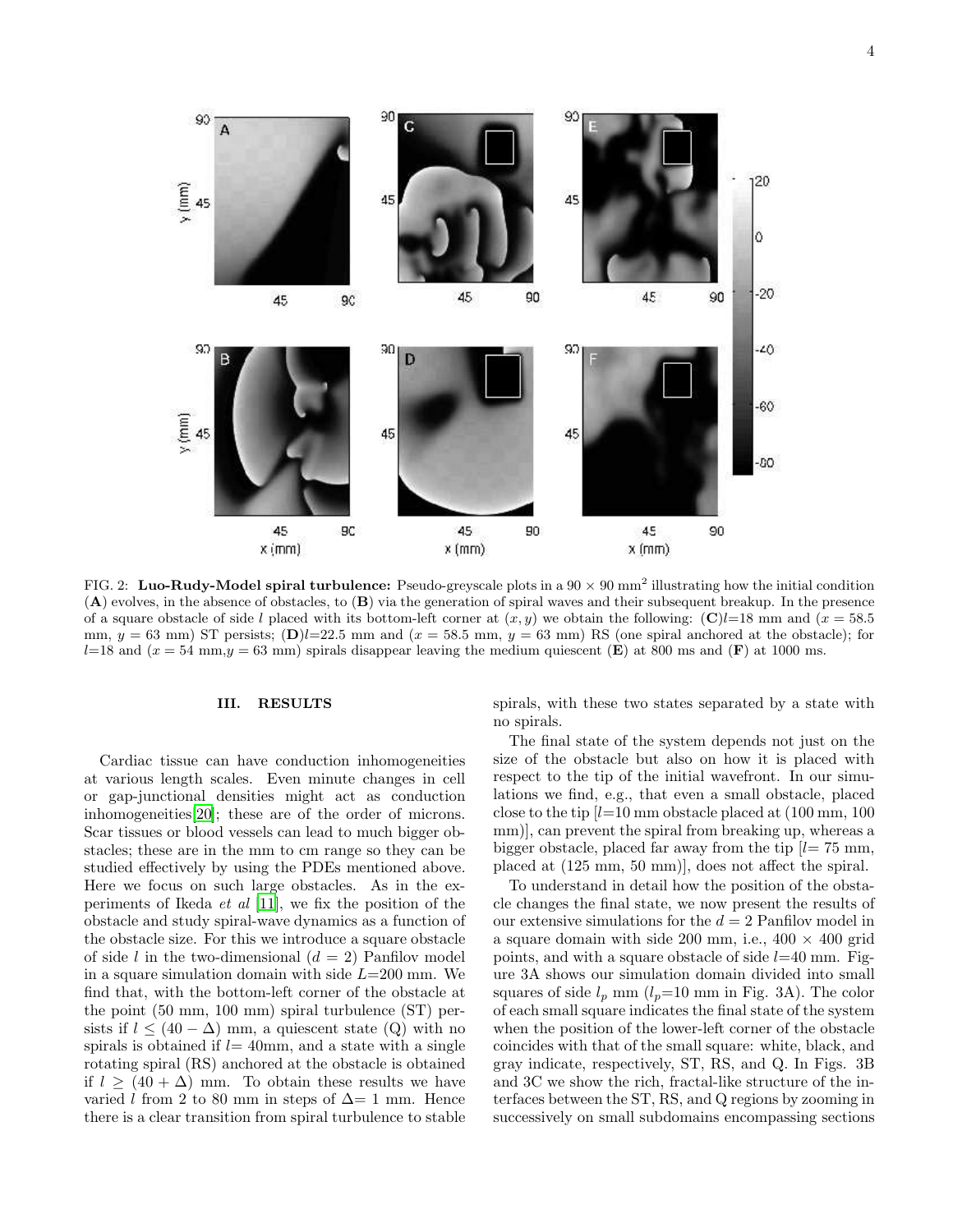

FIG. 3: Panfilov-model stability diagram: The effect of an  $40 \times 40$  mm<sup>2</sup> obstacle in a  $200 \times 200$  mm<sup>2</sup> domain shown by small squares (side  $l_p$ ) the colors of which indicate the final state of the system when the position of the bottom-left corner of the obstacle coincides with that of the small square (white, black, and gray denote ST, RS, and Q, respectively). (A) for  $l_p=10$  mm. We get the fractal-like structure of the interfaces between ST, RS, and Q by zooming in on small sub domains encompassing parts of these interfaces (white boundaries in A, B, and C with (B)  $l_p=5$  mm, (C)  $l_p=2.5$  mm, and (D)  $l_p=1$ mm).



FIG. 4: The local time series, interbeat interval IBI, and power spectrum of the transmembrane potential  $V(x, y, t)$  at a representative point  $(x, y)$  in the tissue. When the obstacle is at  $(160 \text{ mm},100 \text{ mm})$  a spiral turbulent state ST is obtained with the time series  $(A)$ , and interbeat interval  $(B)$ showing non-periodic chaotic behavior and a broad-band power spectrum  $(C)$ . However, with the bottom-left corner of the obstacle at (150 mm,100 mm), the spiral wave gets attached to the obstacle after 9 rotations ( $\simeq$  1800 ms); this is reflected in the time series (D) and the plot of the interval(E); after transients the latter settles on to a constant value of 363 ms; the power spectrum  $(F)$  shows discrete peaks with a fundamental frequency  $\omega_f$  $= 2.74$  Hz and its harmonics. Initial transients over the first 50,000  $\delta t$  were removed before we collected data for calculating the power spectrum.

of these interfaces (white boundaries in Figs. 3A and 3B) and reducing the sizes of the small squares into which we divide the subdomain. Clearly very small changes in the position of the obstacle can change the state of the system from ST to Q or RS, i.e., the spatiotemporal evolution of the transmembrane potential depends very sensitively on the position of the obstacle.

The time series of the transmembrane potential  $V(x, y, t)$  taken from a representative point  $(x, y)$  in the simulation domain illustrates the changes that occur when one moves from the ST to the RS regime in Fig. 3. Such time series are shown in Fig. 4. For example, when the obstacle is placed with its bottom-left corner at (160 mm, 100 mm), the system is in the spiral-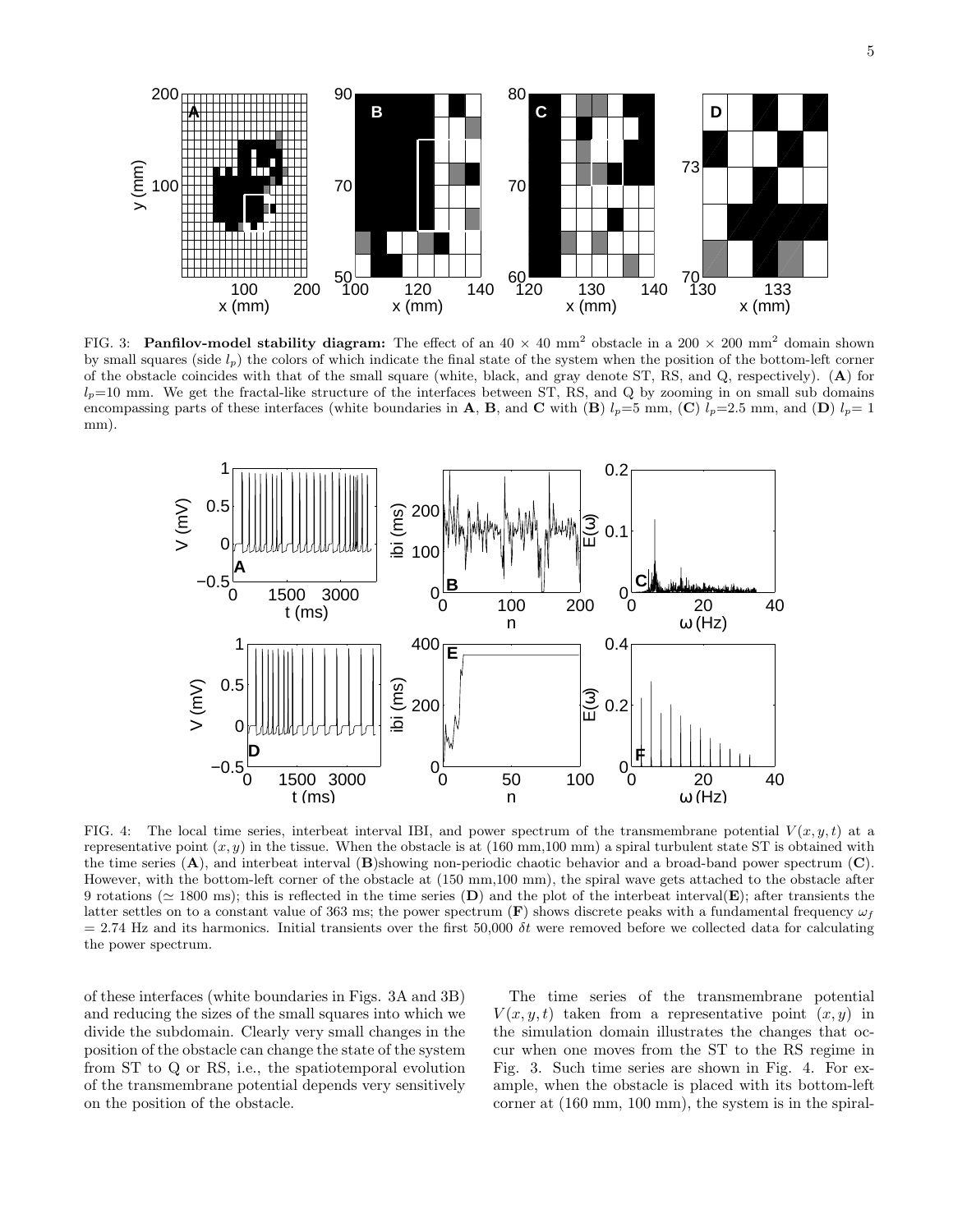

FIG. 5: Inhomogeneities in  $\epsilon_1$ : Inhomogeneities in the parameter  $\epsilon_1$  result in the coexistence of different types of spatiotemporal behavior in the same system. With  $\epsilon_1^{out}=0.01$  and  $\epsilon_1^{in}=0.02$  (see text), we obtain spatiotemporal chaos outside the inhomogeneity but quasiperiodic behavior inside it (A); the latter is illustrated by the power spectrum of  $V(x, y, t)$  with discrete peaks (B) and the former by a broad-band power spectrum (C). With  $\epsilon_1^{out}=0.03$  and  $\epsilon_1^{in}=0.01$  and the left-bottom corner of the inhomogeneity placed at  $(x=140 \text{ mm}, y=140 \text{ mm})$ , single and broken spiral waves coexist in same medium (D), whereas, with the inhomogeneity at  $(x=60 \text{ mm}, y=50 \text{ mm})$ , a single rotating spiral gets anchored to the inhomogeneity  $(E, F)$ with quasiperiodic behavior illustrated by the interbeat interval  $(G)$  and the power spectrum  $(H)$ . The power spectrum  $(H)$ shows six frequencies ( $\omega_1 = 4.06$ ,  $\omega_2 = 5.56$ ,  $\omega_3 = 6.57$ ,  $\omega_4 = 7.05$ ,  $\omega_5 = 8.58$ , and  $\omega_6 = 9.07$  Hz) not rationally related to each other; all other frequencies can be expressed as  $\sum_{i=1}^{6} n_i \omega_i$ , where th were removed before we collected data for calculating power spectra.

turbulent state ST. The time series of V from the point (51 mm, 50 mm) clearly shows non periodic, chaotic behavior. The times between successive spikes in such time series, or interbeat intervals (IBI), are plotted versus the integers n, which label the spikes, in Fig. 4B; this also shows the chaotic nature of the state ST. Figure 4C shows the power spectrum  $E(\omega)$  of the time series in Fig. 4A; the broad-band nature of this power spectrum provides additional evidence for the chaotic character of ST. By combining Figs. 4A-4C with the pseudo-greyscale plots of Figs. 1A and 1B we conclude that ST is not merely chaotic but exhibits spatiotemporal chaos. Indeed, it has been shown that the Panfilov model, in the spiral turbulence regime, has several positive Lyapunov exponents whose number increases with the size of the simulation domain; consequently the Kaplan-Yorke dimension also

increases with the system size (see Fig.4 of Ref.[\[33\]](#page-9-3)); this is a clear indication of spatiotemporal chaos.

If we change the position of the obstacle slightly and move it such that its left-bottom corner is at the position (150 mm, 100 mm), the spiral eventually gets attached to the obstacle. For this case the analogs of Figs. 4A-4C are shown, respectively, in Figs. 4D-4F. From the time series of Fig. 4D we see that the transmembrane potential displays some transients up to about 2000 ms but then it settles into periodic behavior. This is also mirrored in the plot of IBI versus  $n$  in Fig. 4E in which the transients asymptote to a constant value for the IBI (363 ms) which is characteristic of periodic spikes. Not surprisingly, the corresponding power spectrum in Fig. 4F consists of discrete spikes at frequencies  $\omega_m = m \omega_f$ , where m is a positive integer and  $\omega_f$  is the fundamen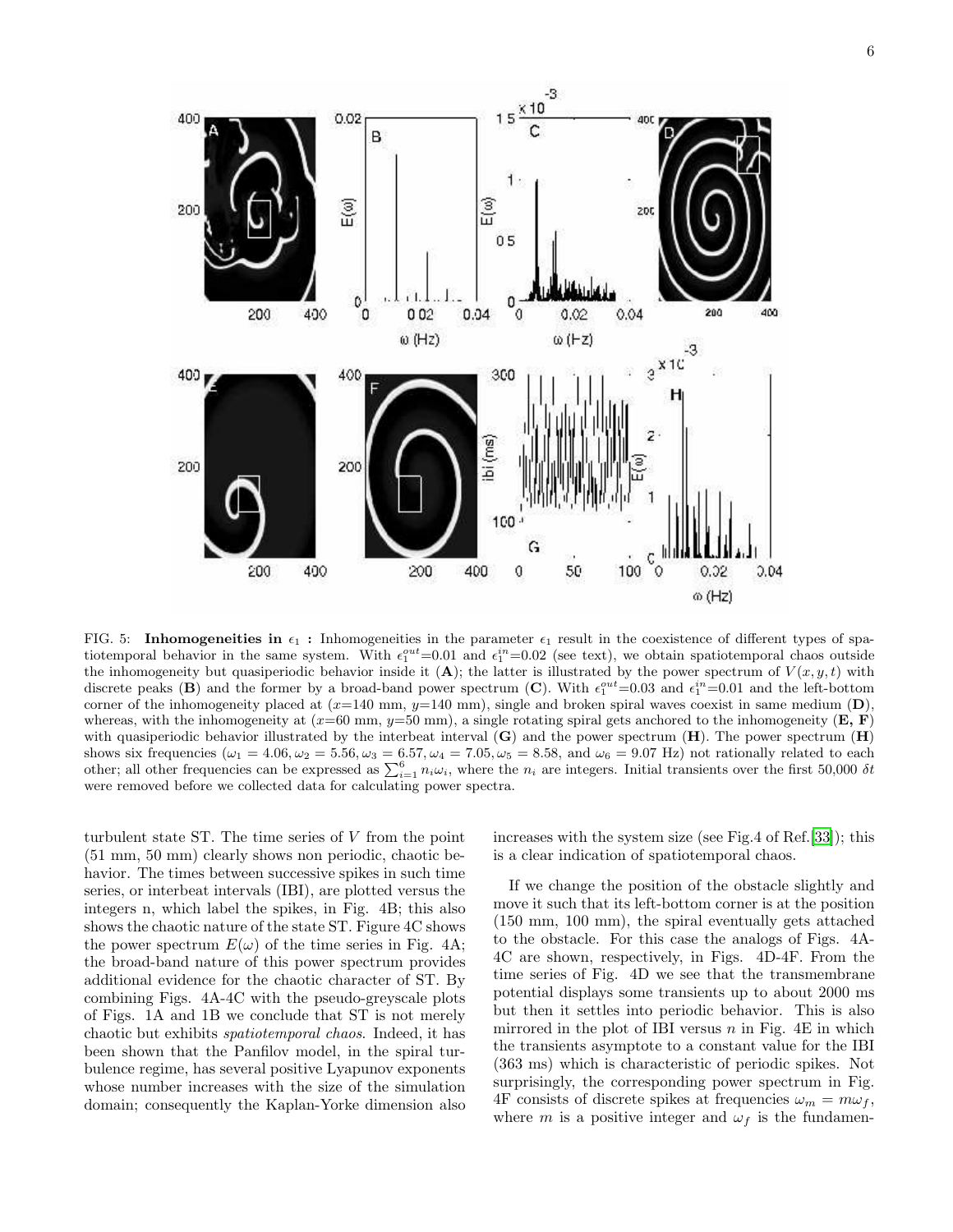tal frequency ( $\omega_f = 2.74$  Hz). A simple rotating spiral anchored at the obstacle (Fig. 1C) will clearly result in such a periodic time series in the state RS.

We do not show the analogs of Figs. 4A-4C for the quiescent state Q since the transmembrane potential V just goes to zero after an initial period of transients. The durations for which the transients last, say in Fig. 4D, vary greatly depending on the position of the obstacle relative to the spiral tip. We have seen transient times ranging from 300 ms to 2000 ms in our simulations.

We obtain similar results for the three-dimensional Panfilov and the two-dimensional Luo-Rudy I models: Illustrative pictures from our simulations of spiral turbulence (ST) and a single rotating spiral (RS) anchored at the obstacle are shown in Figs. 1 and 2, respectively. From these and similar figures we note that the final state, ST, RS, or Q, depends not only on the size of the obstacle but also on its position. Obstacles of different shapes, e.g., circles, irregular shapes, and two squares separated from each other, lead to similar results (see www.physics.iisc.ernet.in/~rahul/movies.html for representative movies of our simulations).

We have also explored the effects inhomogeneities in parameters such as  $\epsilon_1$  in Eq. (1). In the Panfilov model,  $\epsilon_1^{-1}$  is the recovery time-constant for large values of g and intermediate values of  $V[32]$  $V[32]$  $V[32]$ . As  $\epsilon_1$  increases the absolute refractory period of the action potential decreases and this in turn decreases the pitch of the spiral wave (cf. Fig.3 in Ref.[\[33](#page-9-3)]).

In a homogeneous simulation domain (of size say 200  $\times$  200 mm<sup>2</sup>) values of  $\epsilon_1 > 0.03$  produce a single periodically rotating spiral. As  $\epsilon_1$  is lowered, e.g., if  $\epsilon_1 < 0.02$ , quasiperiodic behavior is seen; this is associated with the meandering of the tip of a simple rotating spiral. Even lower values of  $\epsilon_1$ , say  $\epsilon_1 = 0.01$  that we have used above, lead to spatiotemporal chaos. We now consider an inhomogeneous simulation domain in which all parameters in the model except  $\epsilon_1$  remain constant over the whole simulation domain. We then introduce a square inhomogeneity inside which  $\epsilon_1$  assumes the value  $\epsilon_1^{in}$  and outside which it has the value  $\epsilon_1^{out}$ . Different choices of  $\epsilon_1^{in}$  and  $\epsilon_1^{out}$  lead to the interesting behaviors we summarize below.

With a square patch of size  $40 \times 40$  mm<sup>2</sup>,  $\epsilon_1^{in} = 0.02$ , and  $\epsilon_1^{out} = 0.01$ , a spatiotemporally chaotic state is obtained for most positions of this inhomogeneity. But there are certain critical positions of this inhomogeneity for which all spirals are completely eliminated (e.g., when the left-bottom corner of the inhomogeneity is at  $x=70$  mm,  $y=120$  mm the spiral moves out of the simulation domain). For yet other positions of the inhomogeneity, spatiotemporal chaos is obtained outside the inhomogeneity but inside it quasiperiodic behavior is seen (Figs. 5A-5C). However, with  $\epsilon_1^{in} = 0.01$  and  $\epsilon_1^{out} = 0.03$ , spiral breakup occurs inside the inhomogeneity and coexists with unbroken periodic spiral waves outside it (Fig. 5D), as previously noted by Xie et al [\[38](#page-9-6)]. Even in this case, for certain positions of the inhomogeneity, a single spiral wave gets anchored to it (Figs. 5E, 5F) as in the case of a conduction inhomogeneity (Fig. 1C). However, the temporal evolution of  $V$  at a representative point in Fig. 5E is richer than it is in Fig. 1C:  $V(x, y, t)$ , with  $x=51$  and  $y=50$ , displays the interbeat interval of Fig. 5G; the associated power spectrum shows six fundamental frequencies, not rationally related to each other, and their combinations; this indicates strong quasiperiodicity of  $V(x, y, t)$ . So, even an inhomogeneity in the excitability of the medium can cause the ST-RS or ST-Q transitions we have discussed above for the case of conduction inhomogeneities. Furthermore, an inhomogeneity in excitability can also lead to rich temporal behaviors as shown in Figs. 5 E-H.

### IV. DISCUSSION

We have shown that spiral turbulence in models of cardiac arrhythmias depends sensitively on the size and position of inhomogeneities in the medium. In particular, we have shown that, with the inhomogeneity at a particular position, the state of the spiral wave changes from ST to RS as the size of the obstacle increases. We have also shown that, for an obstacle with fixed size, this transition also depend upon the position of the obstacle. Two important questions arise from our work: (1) What causes the sensitive dependence of such spiral turbulence on the positions and sizes of conduction inhomogeneities? (2) What are the implications of our theoretical study for cardiac arrhythmias and their control? We discuss both these questions below.

Spiral turbulence (ST) and a single rotating spiral (RS) in our models are like VF and VT, respectively, in cardiac tissue. Our study suggests, therefore, that such cardiac arrhythmias, like their ST and RS analogs in the Panfilov and Luo-Rudy I models, must depend sensitively on the positions and sizes of conduction inhomogeneities. Furthermore, our work indicates that this is a natural consequence of the spatiotemporal chaos associated with spiral turbulence [\[33](#page-9-3), [39\]](#page-9-7) in these models: Even for much simpler, low-dimensional dynamical systems it is often the case that a fractal basin boundary [\[29,](#page-8-28) [30\]](#page-8-29) separates the basin of attraction of a strange attractor from the basin of attraction of a fixed point or limit cycle; thus a small change in the initial condition can lead either to chaos, associated with the strange attractor, or to the simple dynamical behaviors associated with fixed points or limit cycles.

The PDEs we consider here are infinite-dimensional dynamical systems; the complete basin boundaries for these are not easy to determine; however, it is reasonable to assume that a complex, fractal-like boundary separate the basins of attraction of spatiotemporally chaotic states (e.g., ST) and those with simpler behaviors (e.g., RS or Q). Here we do not change the initial condition; instead we change the dynamical system slightly by moving the position, size, or shape of a conduction inhomogeneity.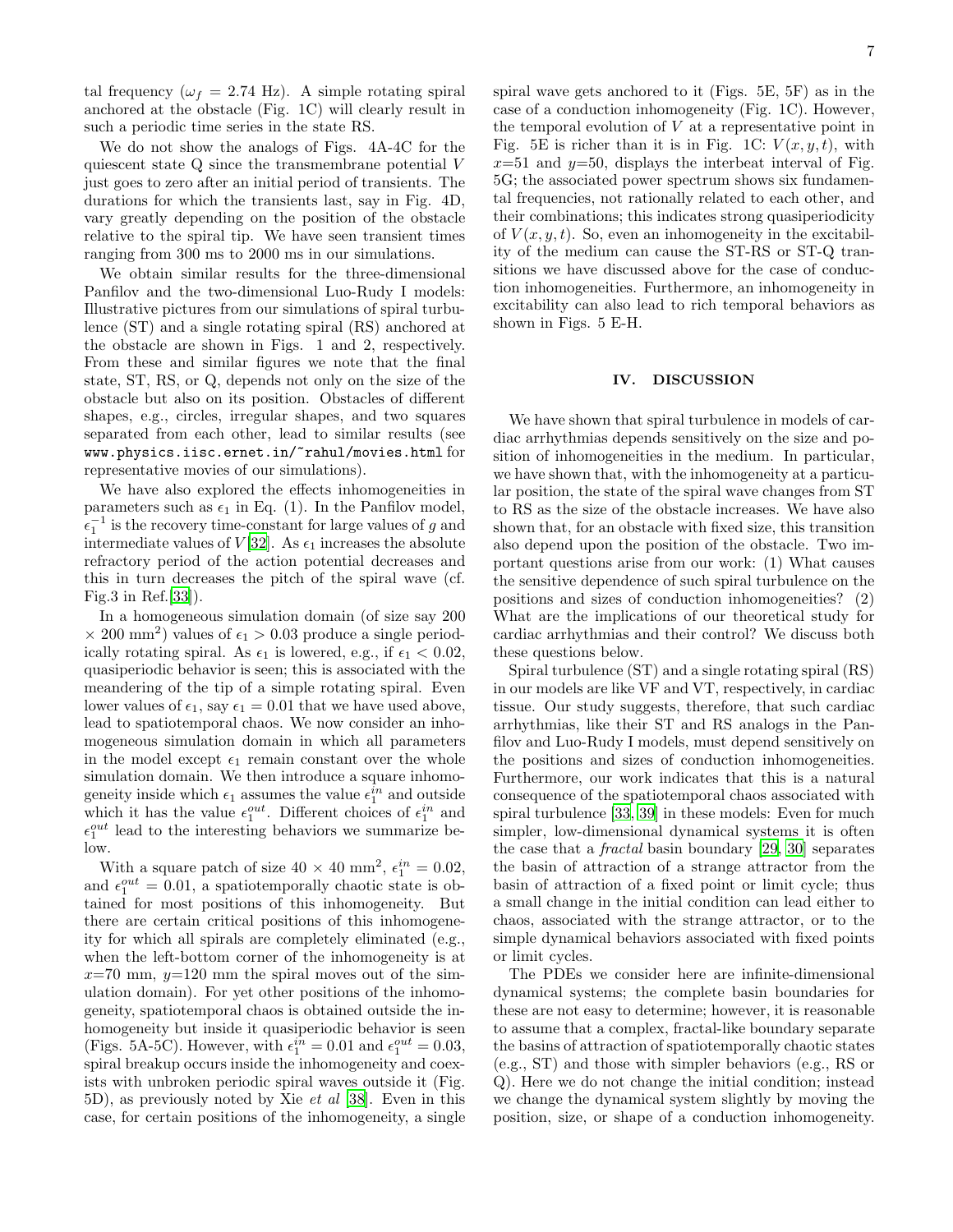This too affects the long-time evolution of the system as sensitively as does a change in the initial conditions.

In particular, our work elucidates that, by changing the position of a conduction inhomogeneity, we may convert spiral breakup to single rotating spiral or vice versa as depicted graphically in Figs. 3 and 4. Even more exciting is the possibility that, at the boundary between these two types of behavior (Fig. 3), we can find the quiescent state Q. Thus our model study obtains all the analogs of possible qualitative behaviors found in experiments, namely, (1) ST might persist even in the presence of an obstacle, (2) it might be suppressed partially and become RS, or (3) it might be eliminated completely.

Our work on inhomogeneities in the parameter  $\epsilon_1$  in the Panfilov model illustrates the complex way in which the spatiotemporal evolution of the transmembrane potential depends on the properties of this model for cardiac tissue.

The implications of our results for anti-tachycardiapacing and defibrillation algorithms, used for the suppression of cardiac arrhythmias, are very important. Optimal pacing algorithms might well have to be tailor made for different inhomogeneities. Indeed, clinicians often adapt their hospital procedures for the treatment of arrhythmias, on a case-by-case basis, to account for cardiac structural variations between patients [\[40\]](#page-9-8). We hope, therefore, that our work will stimulate further systematic experiments on the effects of obstacles on cardiac arrhythmias.

### Acknowledgments

We thank V. Nanjundiah and G. Sahoo for discussions, DST, UGC, and CSIR (India) for support, and SERC (IISc) for computational resources.

# APPENDIX: THE LUO-RUDY MODEL

In the Luo-Rudy I (LR I) model there are six components of the ionic current, which are formulated mathematically in terms of Hodgkin-Huxley-type equations[\[41\]](#page-9-9). The partial differential equation for the transmembrane potential V is

$$
\frac{\partial V}{\partial t} + \frac{I_{LR}}{C} = D\nabla^2 V.
$$
 (A.1)

Here  $I_{LR}$  is the instantaneous, total ionic-current density. The subscript  $LR$  denotes that we use the formulation of the total ionic current described by the Luo-Rudy Phase I (LR1) model [\[35](#page-9-1)], where  $I_{LR} = I_{Na} +$  $I_{si} + I_K + I_{K1} + I_{Kp} + I_b$ , with the current densities  $I_{Na}$ (fast inward  $Na^+$ ),  $I_{si}$  (slow inward),  $I_K$  (slow outward time-dependent  $K^+$ ),  $I_{K_1}$  (time-independent  $K^+$ ),  $I_{Kp}$ 

(plateau  $K^+$ ),  $I_b$  (total background), given by:

$$
I_{Na} = G_{Na}m^{3}hj(V - E_{Na});
$$
  
\n
$$
I_{si} = G_{si}df(V - E_{si});
$$
  
\n
$$
I_{K} = G_{K}xx_{i}(V - E_{K});
$$
  
\n
$$
I_{K_{1}} = G_{K_{1}}K_{1\infty}(V - E_{K_{1}});
$$
  
\n
$$
I_{K_{p}} = G_{Kp}K_{p}(V - E_{Kp});
$$
  
\n
$$
I_{b} = 0.03921(V + 59.87);
$$

and  $K_{1\infty}$  is the steady-state value of the gating variable  $K_1$ . All current densities are in units of  $\mu A/\text{cm}^2$ , voltages are in mV, and  $G_{\xi}$  and  $E_{\xi}$  are, respectively, the ion-channel conductance and reversal potential for the channel  $\xi$ . The ionic currents are determined by the timedependent ion-channel gating variables  $h, j, m, d, f, x$ ,  $x_i$ ,  $K_p$  and  $K_1$  generically denoted by  $\xi$ , which follow ordinary differential equations of the type

$$
\frac{d\xi}{dt} = \frac{\xi_{\infty} - \xi}{\tau_{\xi}},
$$

where  $\xi_{\infty} = \alpha_{\xi}/(\alpha_{\xi} + \beta_{\xi})$  is the steady-state value of  $\xi$  and  $\tau_{\xi} = \frac{1}{\alpha_{\xi} + \beta_{\xi}}$  is its time constant. The voltagedependent rate constants,  $\alpha_{\xi}$  and  $\beta_{\xi}$ , are given by the following empirical equations:

$$
\alpha_h = 0, \text{ if } V \ge -40 \text{ mV},
$$
  
= 0.135 exp [-0.147 (V + 80)], otherwise;  

$$
\beta_h = \frac{1}{0.13 (1 + \exp[-0.09(V + 10.66)])}, \text{ if } V \ge -40 \text{ mV},
$$

 $= 3.56 \exp[0.079 V] + 3.1 \times 10^5 \exp[0.35 V]$ , otherwise;

$$
\alpha_j = 0, \text{ if } V \ge -40 \text{ mV},
$$
\n
$$
= \left[ \frac{(\exp\left[0.2444 \, V\right] + 2.732 \times 10^{-10} \, \exp\left[-0.04391 \, V\right])}{-7.865 \times 10^{-6} \{1 + \exp\left[0.311 \, (V + 79.23)\right]\}} \right]
$$
\n
$$
\times (V + 37.78), \text{ otherwise;}
$$
\n
$$
\beta_j = \frac{0.3 \, \exp\left[-2.535 \times 10^{-7} \, V\right]}{1 + \exp\left[-0.1 \, (V + 32)\right]}, \text{ if } V \ge -40 \, \text{mV},
$$
\n
$$
= \frac{0.1212 \, \exp\left[-0.01052 \, V\right]}{1 + \exp\left[-0.1378 \, (V + 40.14)\right]}, \text{ otherwise;}
$$

$$
\alpha_m = \frac{0.32 (V + 47.13)}{1 - \exp[-0.1 (V + 47.13)]};
$$
  
\n
$$
\beta_m = 0.08 \exp[-0.0909 V];
$$

$$
\alpha_d = \frac{0.095 \exp[-0.01 (V - 5)]}{1 + \exp[-0.072 (V - 5)]};
$$
  
\n
$$
\beta_d = \frac{0.07 \exp[-0.017 (V + 44)]}{1 + \exp[0.05 (V + 44)]};
$$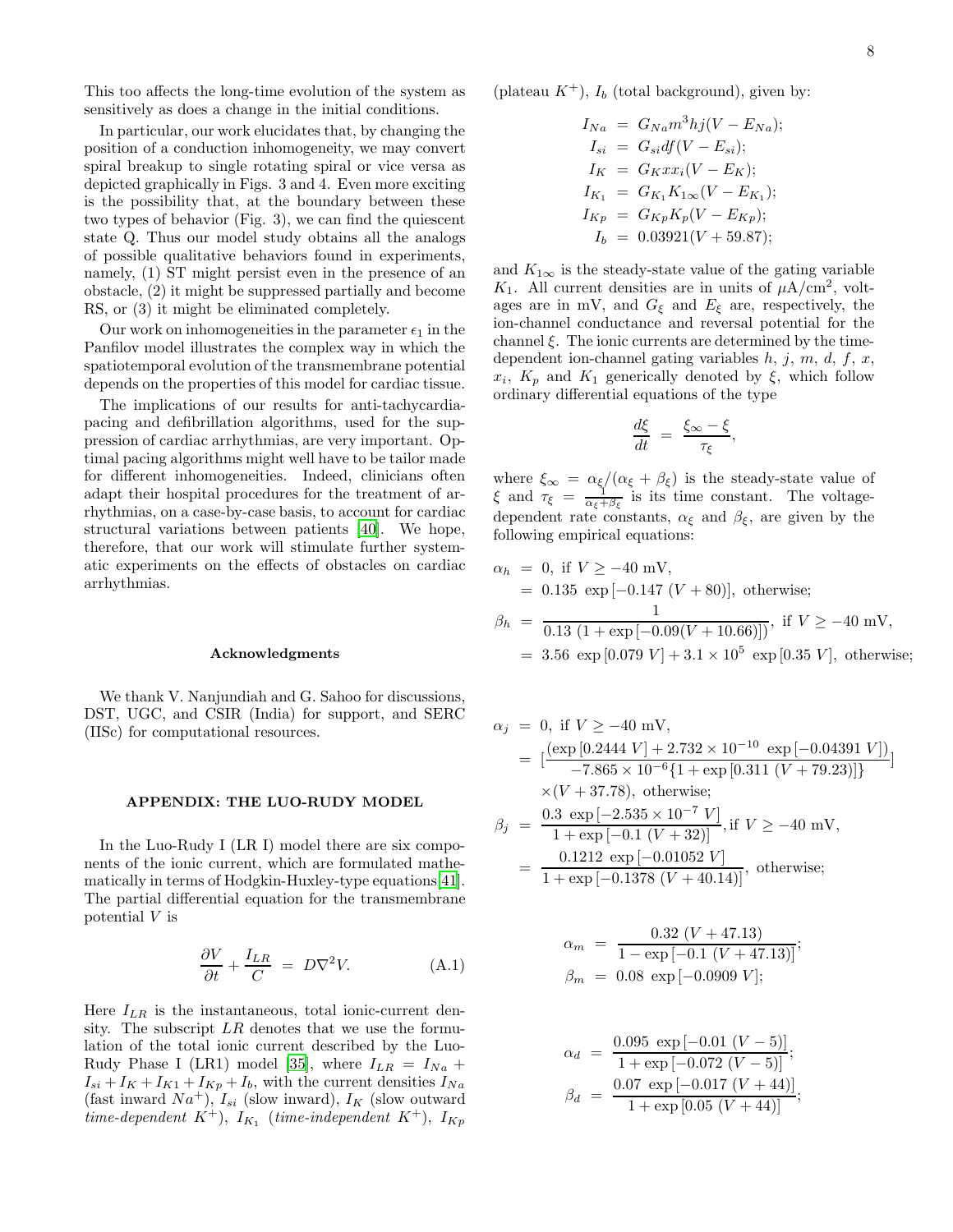$$
\alpha_f = \frac{0.012 \exp[-0.008 (V + 28)]}{1 + \exp[0.15 (V + 28)]};
$$
  

$$
\beta_f = \frac{0.0065 \exp[-0.02 (V + 30)]}{1 + \exp[-0.2 (V + 30)]};
$$

$$
\alpha_x = \frac{0.0005 \exp [0.083 (V + 50)]}{1 + \exp [0.057 (V + 50)]};
$$
  

$$
\beta_x = \frac{0.0013 \exp [-0.06 (V + 20)]}{1 + \exp [-0.04 (V + 20)]};
$$

$$
\alpha_{K1} = \frac{1.02}{1 + \exp\left[0.2385 \left(V - E_{K1} - 59.215\right)\right]};
$$
\n
$$
\beta_{K1} = \frac{\left[0.49124 \exp\left[0.08032 \left(V - E_{K1} + 5.476\right)\right]\right]}{1 + \exp\left[-0.5143 \left(V - E_{K1} + 4.753\right)\right]} + \exp\left[0.06175 \left(V - E_{K1} - 594.31\right]\right].
$$

- <span id="page-8-0"></span>[1] M. C. Cross, and P. C. Hohenberg, Rev. Mod. Phys. 65, 851-1112 (1993).
- <span id="page-8-1"></span>[2] A. T. Winfree, Chaos 8,1-19 (1998).
- <span id="page-8-2"></span>[3] J. Jalife, R. A. Gray, G. E. Morley, and J. M. Davidenko, Chaos 8, 57-64 (1998).
- <span id="page-8-3"></span>[4] R. A. Gray, , J. Jalife, A. Panfilov, W. J. Baxter, J. M. Davidenko, and A. M. Pertsov, Science 270, 1222-1223 (1995).
- <span id="page-8-4"></span>[5] F. X. Witkowski, L. J. Leon, P. A. Penkoske, W. R. Giles, M. L. Spano, W.L. Ditto, and A.T. Winfree, Nature 392, 78-82 (1998).
- <span id="page-8-5"></span>[6] A. Garfinkel, Y. H. Kim, O. Voroshilovsky, Z. Qu, J. R. Kil, M. H. Lee, H. S. Karagueuzian, J. N. Weiss, and P. S. Chen, Proc. Natl. Acad. Sci. USA 97, 6061-6066  $(2000).$
- <span id="page-8-6"></span>[7] R. A. Gray, and N. Chattipakorn, Proc. Natl. Acad. Sci. USA 102, 4672- 4677 (2005).
- <span id="page-8-7"></span>[8] J. N. Weiss, P. S. Chen, Z. Qu, H. S. Karagueuzian, and A. Garfinkel, Circ. Res. 87, 1103-1107 (2000).
- <span id="page-8-8"></span>[9] N. Wiener and A. Rosenblueth, Archos. Inst. Cardiol. Mex. 16, 205-265 (1946); for another type of waveobstacle interaction leading to spirals see: K. Agladze, J. P. Keener, S. C. Muller, and A. V. Panfilov, Science 264, 1746-1748 (1994).
- <span id="page-8-9"></span>[10] M. Allessie, F. I. Bonke, and F. J. Schopman, Circ. Res. 41, 9-18 (1977).
- <span id="page-8-10"></span>[11] T. Ikeda, M. Yashima, T. Uchida, D. Hough, M. C. Fishbein, W. J. Mandel, P.-S. Chen, and H. S. Karagueuzian, Circ. Res. 81, 753-764 (1997).
- <span id="page-8-11"></span>[12] M. Valderrabano, Y. H. Kim, M. Yashima, T. J. Wu, H. S. Karagueuzian, and P. S. Chen, J. of Am. Coll. of Card. 36, 2000-2008 (2000).
- <span id="page-8-12"></span>[13] A. M. Pertsov, J. M. Davidenko, R. Salomonsz, W. T. Baxter, and J. Jalife, Circ. Res. 72, 631-650 (1993).
- <span id="page-8-13"></span>[14] Y. H. Kim, F. Xie, M. Yashima, T.-J. Wu, M. Valderrabano, M.-H. Lee, T. Ohara, O. Voroshilovsky, R. N. Doshi, M. C. Fishbein, et al. Circulation. 100, 1450-1459

The gating variables  $x_i$  and  $K_p$  are given by

$$
x_i = \frac{2.837 \exp 0.04(V + 77) - 1}{(V + 77) \exp 0.04 (V + 35)}, \text{if } V > -100 \text{mV},
$$
  
= 1, otherwise; (A.2)

$$
K_p = \frac{1}{1 + \exp\left[0.1672 \left(7.488 - V\right)\right]}.\tag{A.3}
$$

The values of the channel conductances  $G_{Na}$ ,  $G_{si}$ ,  $G_K$ ,  $G_{K_1}$ , and  $G_{Kp}$  are 23, 0.07, 0.705, 0.6047 and 0.0183 mS/cm<sup>2</sup> , respectively[\[42](#page-9-10)]. The reversal potentials are  $E_{Na} = 54.4$  mV,  $E_K = -77$  mV,  $E_{K1} = E_{Kp} = -87.26$ mV,  $E_b = -59.87$  mV, and  $E_{si} = 7.7 - 13.0287 \ln Ca$ , where  $Ca$  is the calcium ionic concentration satisfying

$$
\frac{dCa}{dt} = -10^{-4}I_{si} + 0.07(10^{-4} - Ca).
$$

The times t and  $\tau_{\xi}$  are in ms; the rate constants  $\alpha_{\xi}$  and  $\beta_{\xi}$  are in ms<sup>-1</sup>.

(1999).

- <span id="page-8-14"></span>[15] J. M. Davidenko, A. V. Pertsov, R. Salomonsz, W. Baxter, and J. Jalife, Nature 355, 349-351 (1992).
- <span id="page-8-15"></span>[16] M. Valderrabano, P. S. Chen, and S. F. Lin, Circulation. 108, 354-359 (2003).
- <span id="page-8-16"></span>[17] M. Valderrabano, M.-H. Lee, T. Ohara, A. C. Lai, M. C Fishbein, S.-F. Lin, H. S. Karagueuzian, and P. S. Chen, Circ. Res. 88, 839-848 (2001).
- <span id="page-8-17"></span>[18] T.-J. Wu, J. J. Ong, C. Hwang, J. J. Lee, M. C. Fishbein, L. Czer, A. Trento, C. Blanche, R. M. Kass, W. J. Mandel, et al. J. of Am. Coll. of Card. 32, 187-196 (1998).
- <span id="page-8-18"></span>[19] T. Ohara, K. Ohara, J.-M. Cao, M.-H. Lee, M. C. Fishbein, W. J. Mandel, P.-S. Chen, and H. S. Karagueuzian, Circulation. 103, 1465-1472 (2001).
- <span id="page-8-19"></span>[20] S.-M. Hwang, T. Y. Kim, and K. J. Lee, Proc. Natl. Acad. Sci. USA 102,10363-10368 (2005).
- <span id="page-8-20"></span>[21] J. M. Starobin, and C. F. Starmer, Phys. Rev. E 54, 430  $(1996)$ .
- <span id="page-8-21"></span>[22] F. Xie, Z. Qu, and A. Garfinkel, Phys. Rev. E 58, 6355- 6358 (1998).
- <span id="page-8-22"></span>[23] A. V. Panfilov, Phys. Rev. Lett. **88**, 118101 (2002).
- <span id="page-8-23"></span>[24] K. H. W. J. ten Tusscher, and A.V. Panfilov, Phys. Rev. E 68, 062902 (2003).
- <span id="page-8-24"></span>[25] K. H. W. J. ten Tusscher, and A.V. Panfilov, Multiscale Model. Simul. 3, 265 (2005).
- <span id="page-8-25"></span>[26] S. Sinha, K. M. Stein. and D. J. Christini, Chaos 12, 893-902 (2002).
- <span id="page-8-26"></span>[27] S. Takagi, A. Pumir, D. Pazo, I. Efimov, V. Nikolski, and V. Krinsky, Phys. Rev. Lett. 93, 058101 (2004).
- <span id="page-8-27"></span>[28] V. N. Biktashev, and A. V. Holden, Chaos 8, 48-56 (1998).
- <span id="page-8-28"></span>[29] Y.-C. Lai, and R. L. Winslow, Phys. Rev. E 50, 3470- 3474 (1994).
- <span id="page-8-29"></span>[30] J. C. Sommerer, and E. A. Ott, Nature 365, 138-140 (1993).
- <span id="page-8-30"></span>[31] A. V. Panfilov, Chaos 8, 57-64 (1998).